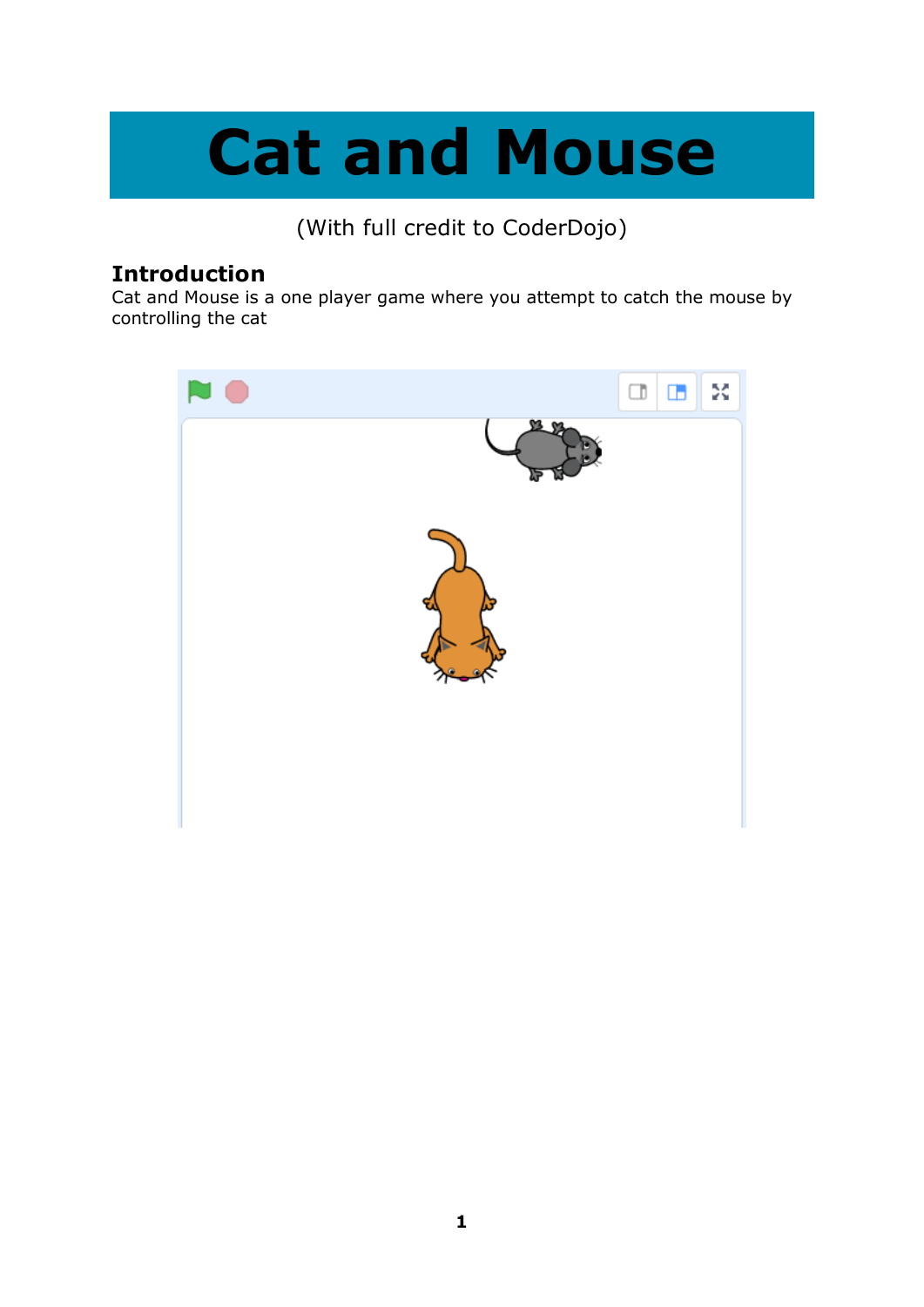#### **Step 1: Set up**

1. Start by creating a new project in Scratch. Make sure to give it a good name, such as Cat and Mouse.

|                  | $\bigoplus$ -    | File Edit : C Tutorials       | Cat and mouse | Share | (5 See Project Page |
|------------------|------------------|-------------------------------|---------------|-------|---------------------|
| <b>Sept Code</b> | Costumes         | $\left  \cdot \right $ Sounds |               |       |                     |
|                  | <b>Operators</b> |                               |               |       |                     |

2. We then need to delete the cat sprite. We do this by clicking on the rubbish bin on the cat in the bottom of the screen



3. Select a new sprite

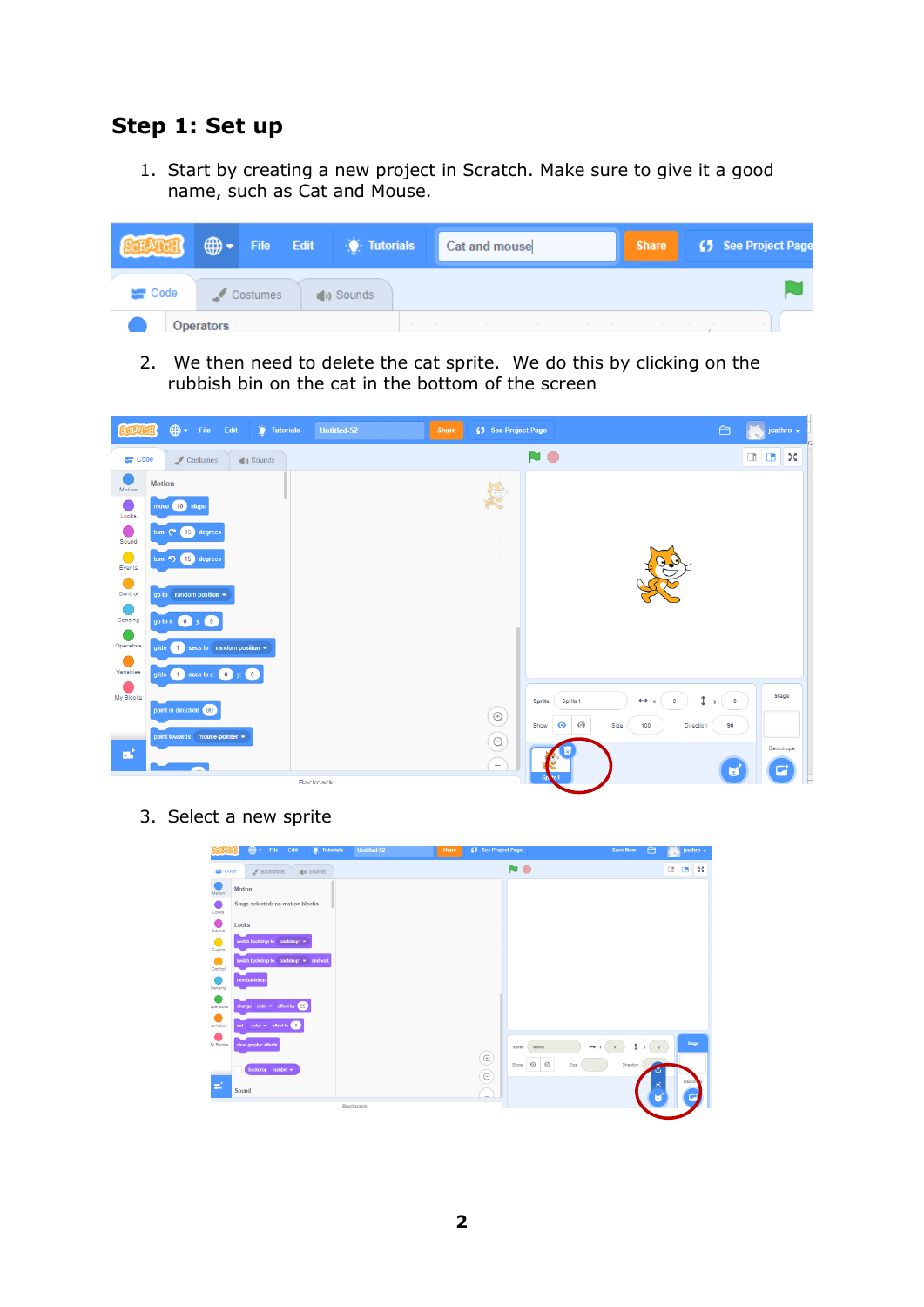- 4. Select a mouse sprite
- 5. Select another sprite Cat 2

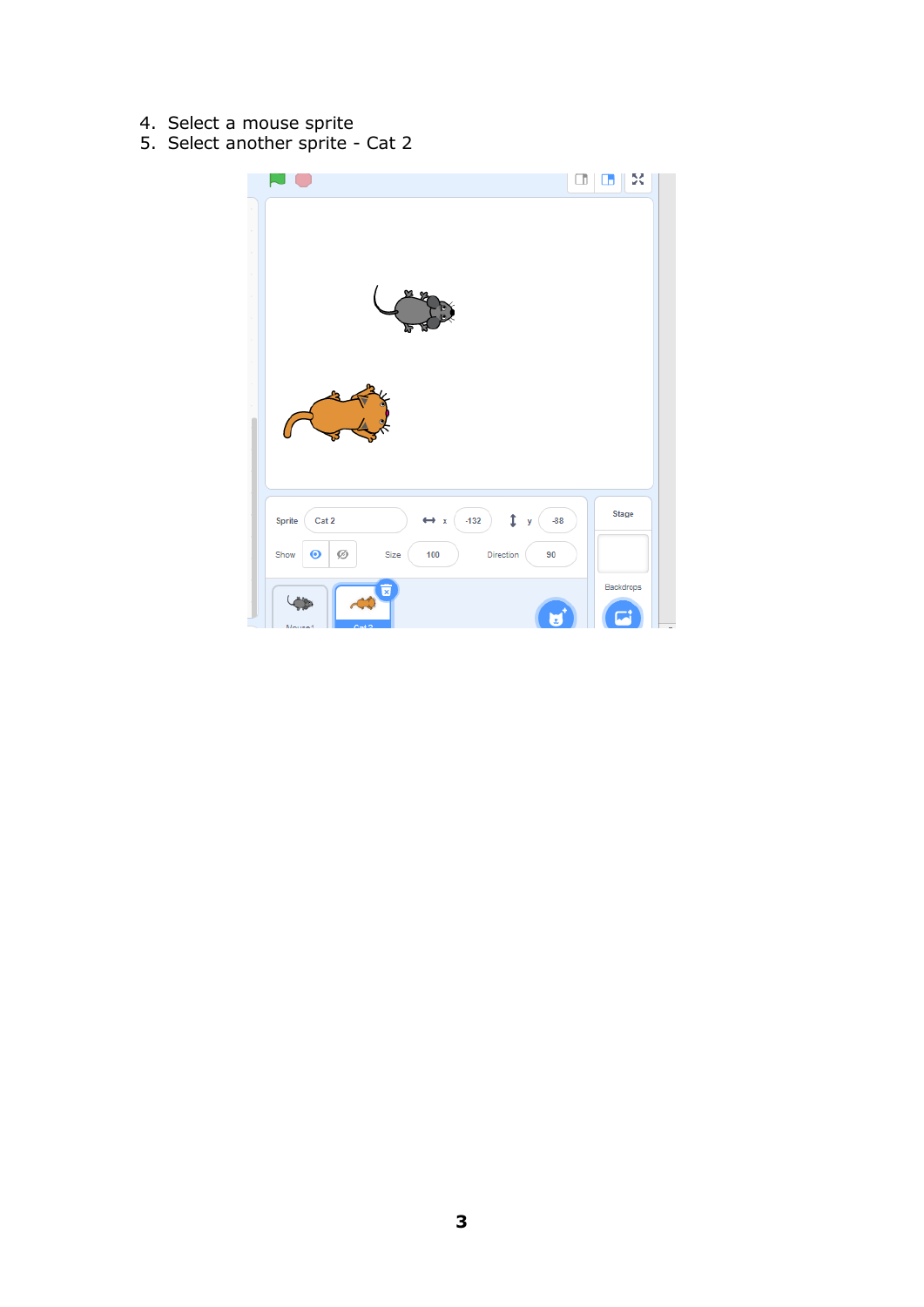## **Step 2: Controlling the cat**

This will allow us to move the cat to chase the mouse.

1. Click on "Events" and drag over to the large white pace in the middle the "when space key pressed". Do this 4 times.

| Code      |               | Costumes                              |                    | (b) Sounds |                  |        |      |                             |                             |  |        |        |        |
|-----------|---------------|---------------------------------------|--------------------|------------|------------------|--------|------|-----------------------------|-----------------------------|--|--------|--------|--------|
| Motion    | <b>Events</b> |                                       |                    |            | $\sim$           |        |      |                             |                             |  |        | $\sim$ | $\sim$ |
| Looks     |               | when <b>U</b> clicked                 |                    |            | $\sim$           |        | when | space $\bullet$ key pressed |                             |  |        |        |        |
| Sound     |               | when $space \rightarrow key pressed$  |                    |            | $\sim$<br>$\sim$ |        |      |                             |                             |  |        |        |        |
| Events    |               | when this sprite clicked              |                    |            | $\sim$           |        | when | space *                     | key pressed                 |  | $\sim$ |        |        |
| Control   |               |                                       |                    |            |                  |        |      |                             |                             |  |        |        |        |
| Sensing   |               | when backdrop switches to backdrop1 = |                    |            |                  |        |      |                             |                             |  |        |        |        |
| Operators |               | when loudness $\bullet$ >             | $\sqrt{10}$        |            | $\sim$           |        |      | when                        | space $\bullet$ key pressed |  |        |        |        |
| Variables |               |                                       |                    |            | $\sim$           | $\sim$ | when | space $\bullet$             | key pressed                 |  |        |        |        |
| My Blocks |               | when I receive                        | message1 $\bullet$ |            |                  |        |      |                             |                             |  |        |        |        |

2. Select up from the drop down arrow on one of the "when space key pressed"

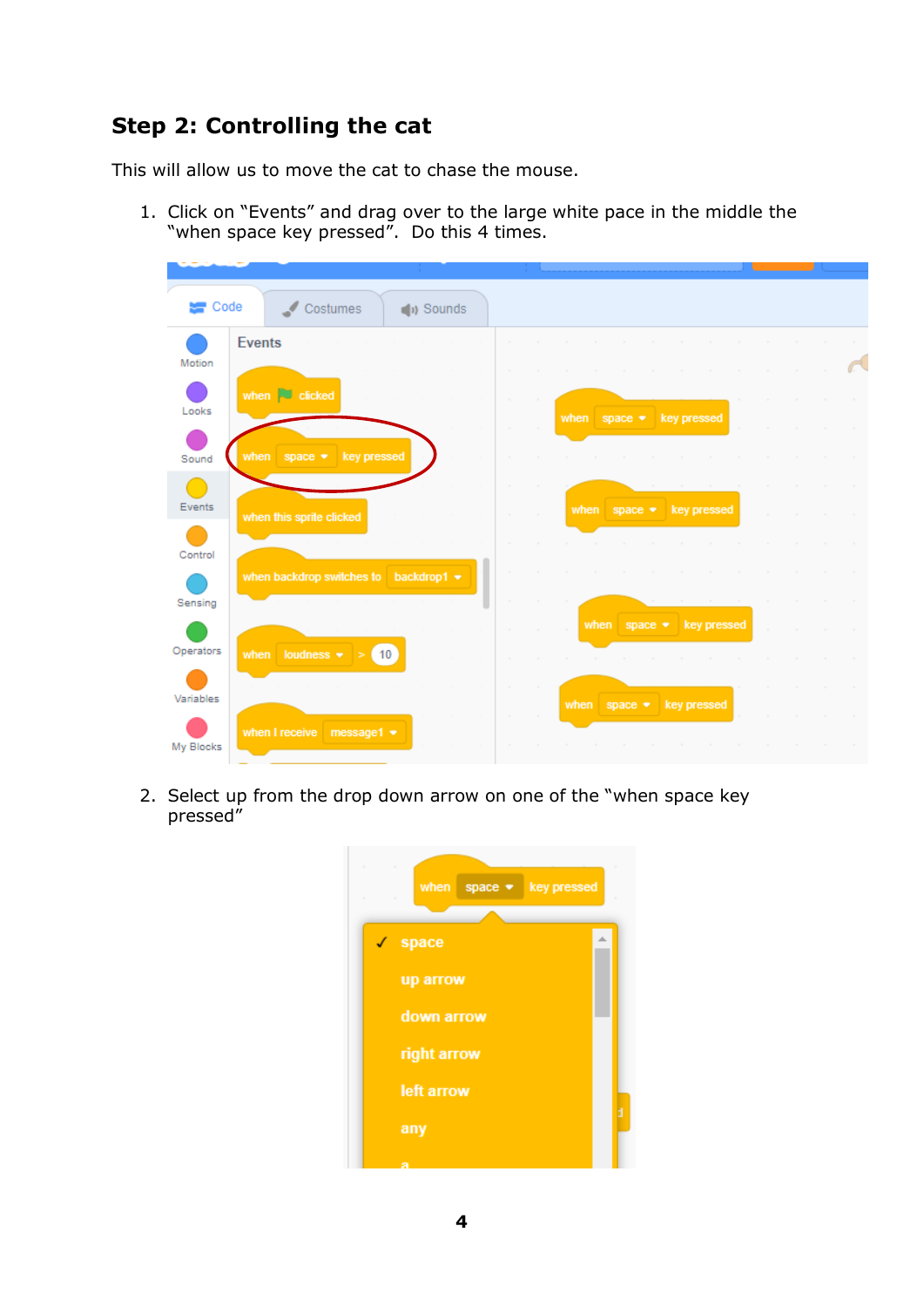3. Repeat for each of the blocks of code so that you now have an up arrow, down arrow, left arrow and right arrow

|           |                                                                 |        |                         |                |                                        | ×         |
|-----------|-----------------------------------------------------------------|--------|-------------------------|----------------|----------------------------------------|-----------|
| when      | $uparrow$ $\bullet$                                             |        |                         | key pressed    |                                        | ×         |
|           | the contract of the contract of the contract of the contract of |        |                         |                |                                        | $\bar{z}$ |
|           |                                                                 |        |                         |                |                                        |           |
| when      |                                                                 |        |                         |                | the control of the control of the con- | $\sim$    |
|           | down arrow $\bullet$                                            |        |                         |                | key pressed                            |           |
|           | the contract of the contract of the contract of the contract of |        |                         |                |                                        |           |
| $\sim$    | the contract of the contract of the contract of the contract of |        |                         |                |                                        |           |
| ×         |                                                                 | $\sim$ | the control of the con- | the control of | <b>All College</b>                     | $\sim$    |
| when<br>è |                                                                 |        | $right arrow \cdot$     |                | key pressed                            |           |
| $\sim$    | the contract of the contract of the contract of the contract of |        |                         |                |                                        |           |
|           |                                                                 |        |                         |                |                                        | ٠         |
| when      | left arrow $\bullet$                                            |        |                         | key pressed    |                                        | ٠         |
|           |                                                                 |        |                         |                |                                        |           |

4. Now we are going to click on "motion" and drag over and connect up "point in direction 90" to each of the arrow keys.

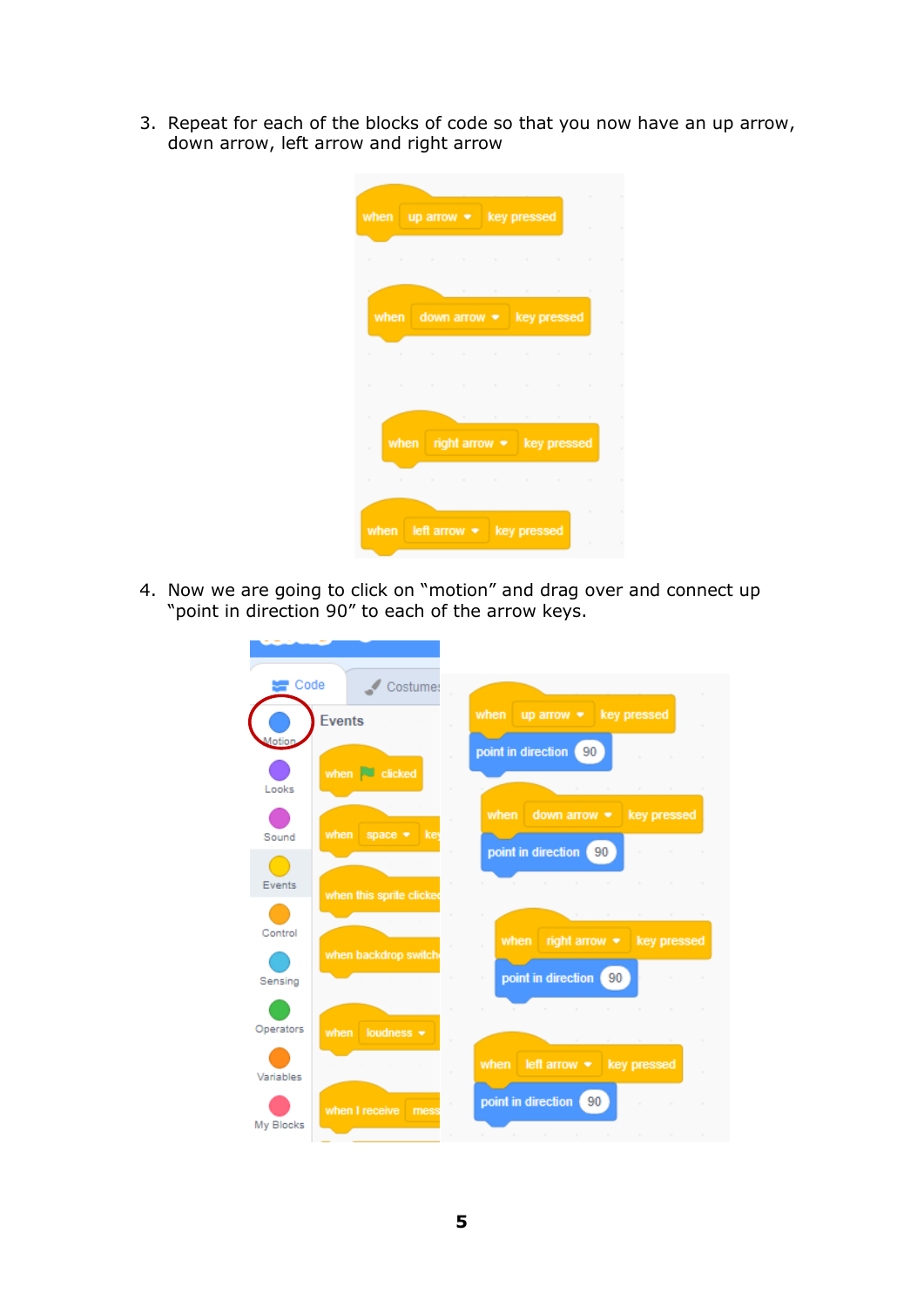5. Update the numbers to match the image below. This means that when we push the up key the cat will turn to point to the top of the screen.

| when up arrow $\bullet$ key pressed                                 |
|---------------------------------------------------------------------|
| point in direction (0)<br>and the state                             |
| $\sim 10^{-10}$<br>and the state<br>$\bar{\pi}$                     |
| key pressed<br>when down arrow $\bullet$                            |
| point in direction (180)<br>h.<br>the contract of the               |
| and the company of the company of the company of                    |
| $\sim$<br><b>Contract State</b>                                     |
| when right arrow • key pressed                                      |
| point in direction 90<br>$\sim$<br>×                                |
| The company of the company of                                       |
|                                                                     |
| when $leftarrow$ left arrow $\bullet$<br>key pressed                |
| point in direction (-90)<br>and the state                           |
| the control of the control of<br>$\sim$ 100 $\pm$<br>$\bar{z}$<br>k |

6. We will now add the "move 10 steps" block to each of our arrow keys. We will change the number from 10 to 4. This means our cat won't move so far when we press the key.

|                    |   |                    | when $uparrow \bullet$ key pressed     |                                        |                                  |        |        |           |           |
|--------------------|---|--------------------|----------------------------------------|----------------------------------------|----------------------------------|--------|--------|-----------|-----------|
|                    |   | point in direction | $\overline{0}$                         |                                        |                                  | $\sim$ | $\sim$ | $\sim$    | $\sim$    |
| move               | 4 | steps              |                                        | when                                   | down arrow $\bullet$ key pressed |        |        |           |           |
|                    |   | $\sim$             | ×                                      |                                        | point in direction (180          |        |        | $\bar{z}$ |           |
|                    |   |                    |                                        | move                                   | 4                                | steps  |        |           |           |
|                    |   |                    |                                        |                                        |                                  |        |        |           |           |
| when               |   |                    | $right arrow \cdot \text{key pressed}$ |                                        |                                  |        |        |           | ×         |
| point in direction |   |                    | 90                                     |                                        |                                  |        |        |           | $\lambda$ |
| move               | 4 | steps              |                                        |                                        |                                  |        |        |           | $\sim$    |
| $\sim$             | × | ×<br>÷             |                                        | $\sim$                                 |                                  |        |        |           |           |
|                    |   | $\sim$             | ×                                      | when $leftarrow$ $\bullet$ key pressed |                                  |        |        |           |           |
|                    |   | $\sim$             |                                        | point in direction                     | $-90$                            |        |        |           | ×         |
|                    |   |                    | move<br>$\sim$                         | 4                                      | steps                            |        |        |           |           |

7. Click the green flag and press the arrow keys on your keyboard to test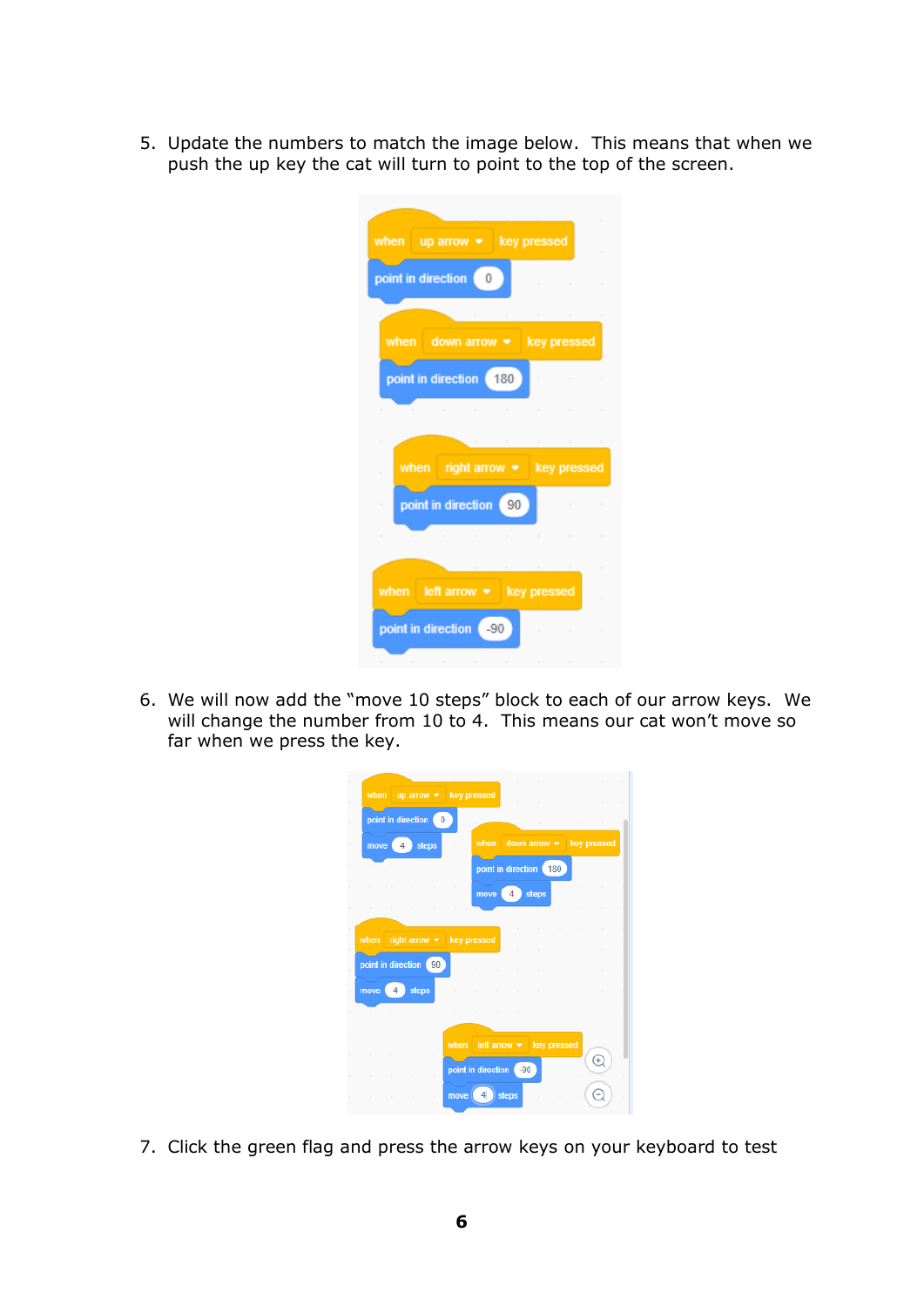#### **Step 3: Catching the mouse**

To catch the mouse we need to prepare some code which will keep checking if we are touching the mouse.

1. Click on the "events" blocks and drag across "When green flag clicked"



2. Click on "motion" and drag across the go to x and y. This block should connect to the when green flag clicked block.

| Code    | Costumes                                       | (b) Sounds |          |                   |                                                    |                                       |
|---------|------------------------------------------------|------------|----------|-------------------|----------------------------------------------------|---------------------------------------|
| Motion  | <b>Motion</b>                                  |            |          | <b>Preference</b> |                                                    | when $uparrow$ $\star$ key pressed    |
| Looks   | 10 <sup>°</sup><br>steps<br>move               |            | go to x: | 0                 |                                                    | point in direction                    |
| Sound   | tum $C^*$<br>degrees<br>15 <sub>1</sub>        |            |          |                   | <b>Contract</b>                                    | steps<br>4<br>move                    |
| Events  | tum $\bigcirc$<br>degrees<br>15 <sub>1</sub>   |            | $\sim$   |                   | the contract of the con-                           | when down arrow $\bullet$ key pressed |
|         | random position $\blacktriangleright$<br>go to |            |          |                   | <b>Contract Contract</b><br>and the con-<br>$\sim$ | point in direction<br>180             |
| Control |                                                |            |          |                   |                                                    | steps<br>move<br>4                    |
| Sensing | $-140$<br>$-48$<br>$\log x$<br>$\mathbf{V}$    |            |          |                   | when right small will have preceed                 |                                       |

3. By changing the numbers to zero and zero, we are making our cat start in the middle of the screen each time we play the game.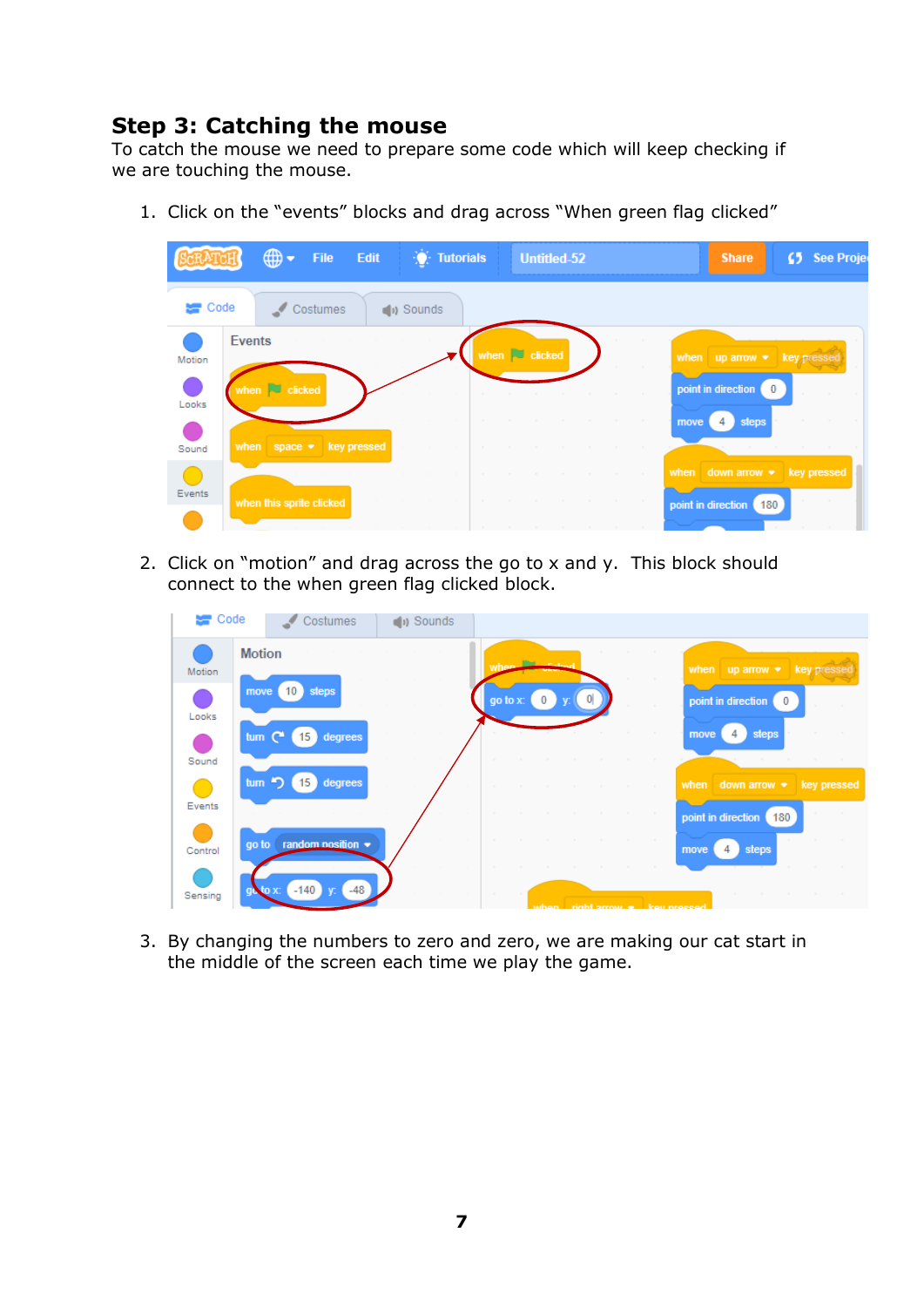- **SEP** Code  $\triangle$  Costumes (b) Sounds Control when  $\Box$  clicked when  $uparrow$   $\bullet$  key Motion wait 1 seconds go to  $x: (0)$  y:  $(0)$ point in direction 0 Looks move 4 steps repeat (10) Sound when down arrow  $\bullet$  key vent point in direction (180) move 4 steps Sensing
- 4. Next click control and drag across the forever block.

5. Now we need to check if the cat is touching the mouse… and do something if that is true.

|         | when <b>clicked</b>                                                                       |  |   | .                                                                                  |
|---------|-------------------------------------------------------------------------------------------|--|---|------------------------------------------------------------------------------------|
|         | go to x: $\begin{pmatrix} 0 \\ y \end{pmatrix}$ y: $\begin{pmatrix} 0 \\ 0 \end{pmatrix}$ |  |   | and the state of the state of the state<br>and the state of the state of the state |
| forever |                                                                                           |  |   | .                                                                                  |
| ïf      | touching Mouse1 •                                                                         |  | 7 | then                                                                               |
|         | start sound meow2 $\blacktriangleright$                                                   |  |   | and the state of the state of                                                      |
|         |                                                                                           |  |   | and the state of the state of the state of                                         |
|         |                                                                                           |  |   |                                                                                    |

- 6. The touching block is found under sensing. It might say "touching mousepointer". The start sound might not have meow2 in it, click on sounds to find the sound you want.
- 7. Test your programme. Click the green flag and use your keyboard arrow keys. You should be able to guide your cat to the mouse and it should meow when it touches the mouse.